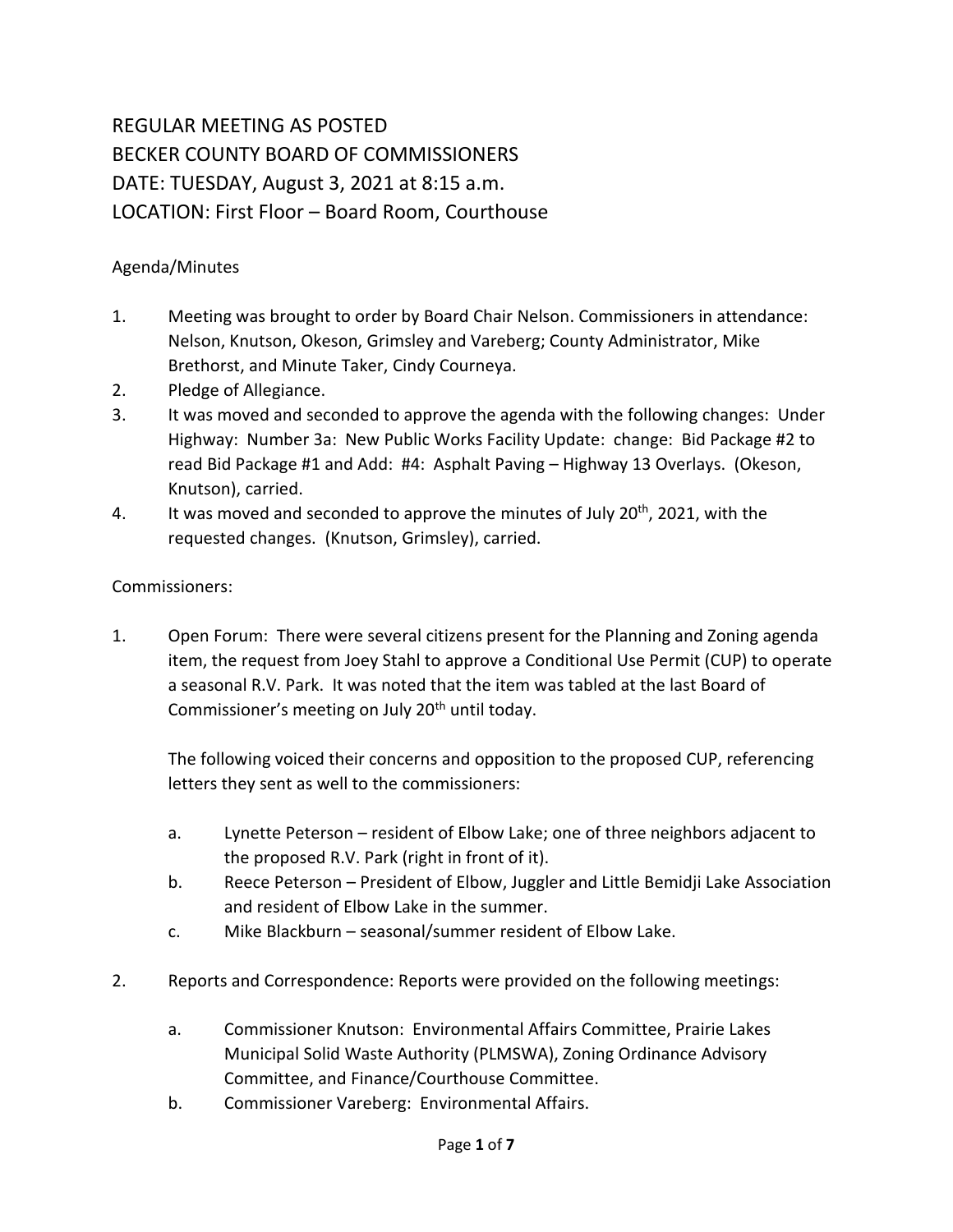- c. Commissioner Grimsley: Becker County Historical Society & Museum, Development Achievement Center (DAC) – Negotiation Committee, and Sunnyside Board.
- d. Commissioner Okeson: Becker County Historical Society & Museum Building Committee, Airport Committee, One-Watershed/One-Plan Policy Committee-Ottertail, Technical Advisory Committee, Highway Committee, and Wannigan Regional Park meeting.
- e. Commissioner Nelson: Sunnyside Board, Highway Committee, Lakeland Mental Health, Becker County Soil & Water Conservation District. He also referenced the success of the Becker County Fair, noting the great turnout and expressed thanks and appreciation for all who volunteered. He also asked for input from the Board relative to the CLWD request to review the Becker County Ordinance for "no-wake zones". The item will be brought through Planning & Zoning for further discussion.
- 3. Appointments:
	- a. It was moved and seconded to appoint Lyle Hansen to the Cormorant Lakes Watershed District Board of Managers, to fulfill the remainder of a three-term set to expire on December 31, 2023. (Nelson, Okeson), carried.

County Administrator: Mike Brethorst presented:

- 1. Proclamation Employee Appreciation Day July  $27^{th}$ : Resolution 08-21-1B:
	- a. County Administrator, Mike Brethorst, announced that Governor Walz has proclaimed July 27, 2021, as "County Staff Appreciation Day", in honor of County staff, for their dedication and commitment to public service and exemplary leadership shown during the 2020 COVID-19 pandemic.
	- b. To formally acknowledge "Staff Appreciation Day" and to thank the Becker County employees, a picnic lunch was prepared and provided by the elected officials on July 27<sup>th</sup> outside of the Sheriff's office at the Courthouse.
	- c. It was moved and seconded to approve Resolution 08-21-1B, that the Becker County Board of Commissioners proclaim July 27, 2021, as "County Staff Appreciation Day", to extend thanks to Becker County staff and to express their deep gratitude for their excellence in public service during the COVID-19 pandemic. (Grimsley, Knutson), carried.
- 2. Appointed Boards & Committee Salary Setting (2021-2022): Resolution 08-21-1C:
	- a. It was moved and seconded to approve Resolution 08-21-1C, to ratify the compensation of the Zoning Ordinance Advisory Committee, effective January 1,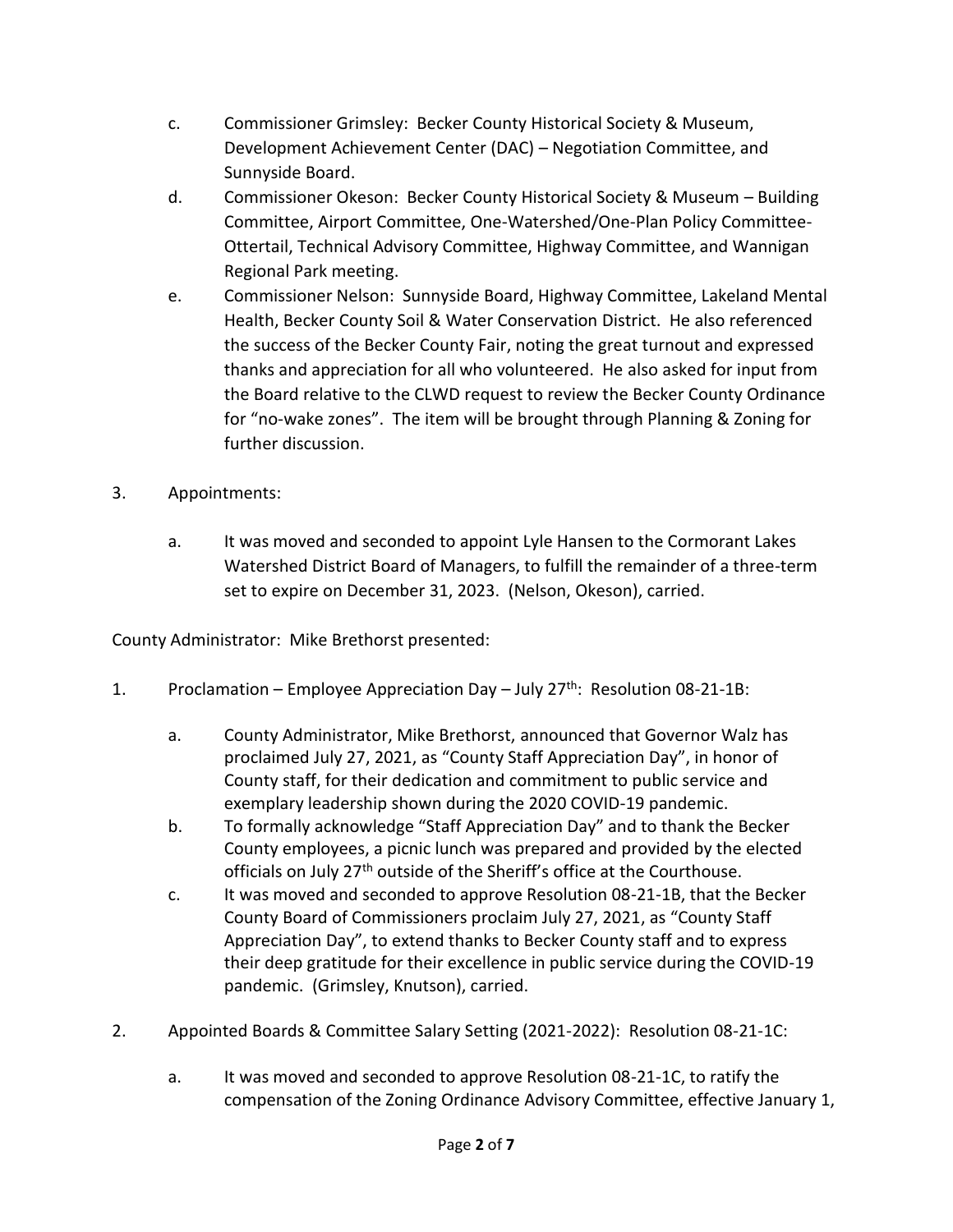2021, and as follows: 2021 Rate - \$60.00 Chair, \$50 Member; 2022 Rate - \$65.00 Chair, \$55.00 Member, and that all Boards and Committees as noted, can submit for per-diem and mileage reimbursement, in accordance with County Policy. (Knutson, Grimsley), carried.

- 3. West Central Initiative (WCI) Presentation Presenters: Rebecca Lynn Petersen, Director of Development; Jenna Ray, Development Associate; Jill Amundson, Innovation Strategist; Ron Zeman, Detroit Lakes City Council Member; and attending virtually were WCI Board Members, Barb Fabre and Jackie Buboltz:
	- a. Information was provided on WCI grants, funding, and projects relative to Becker County. It was noted that this past year and during the COVID-19 Pandemic, WCI provided Becker County \$18,850 in loans and over \$693,700 in grants such as Emergency Child Care Grants and Small Business Relief Grants.
	- b. WCI is working on gradually increasing funding from units of government in the region over the next five (5) years, and therefore, are requesting an increase of 20% from Becker County. Becker County's contribution in 2021 was \$6,500 and would increase to \$7,800 for 2022, if approved.
	- c. Chair Nelson thanked the WCI staff and Board members for attending and the information provided. He noted that the Board will include WCI's request to increase Becker County's contribution, as noted, during Becker County's 2022 budget discussions.

Finance Committee Minutes: Auditor-Treasurer: Mary Hendrickson presented:

- 1. It was moved and seconded to approve the Regular Claims, Auditor Warrants, Over-90 Day Claims, and Additional Issues, as presented:
	- a. Auditor Warrants (Tuesday Bills):
		- i.  $07/21/2021$  in the amount of \$303,617.02
		- ii.  $07/23/2021$  in the amount of  $\frac{1}{2}$  5,923.14
		- iii. 07/27/2021 in the amount of \$210,628.31
			- for a total amount of  $\;$  \$ 520,168.47
	- b. Over-90 Days:
		- i. Mn Department of Corrections dated 10/12/2020 in the amount of \$113,721.58 (was sent to the wrong e-mail).
	- c. Additional Issues:
		- i. Holiday Station for the Sheriff's Department in the amount of \$25.88 (missing credit card receipt).

(Knutson, Okeson), carried.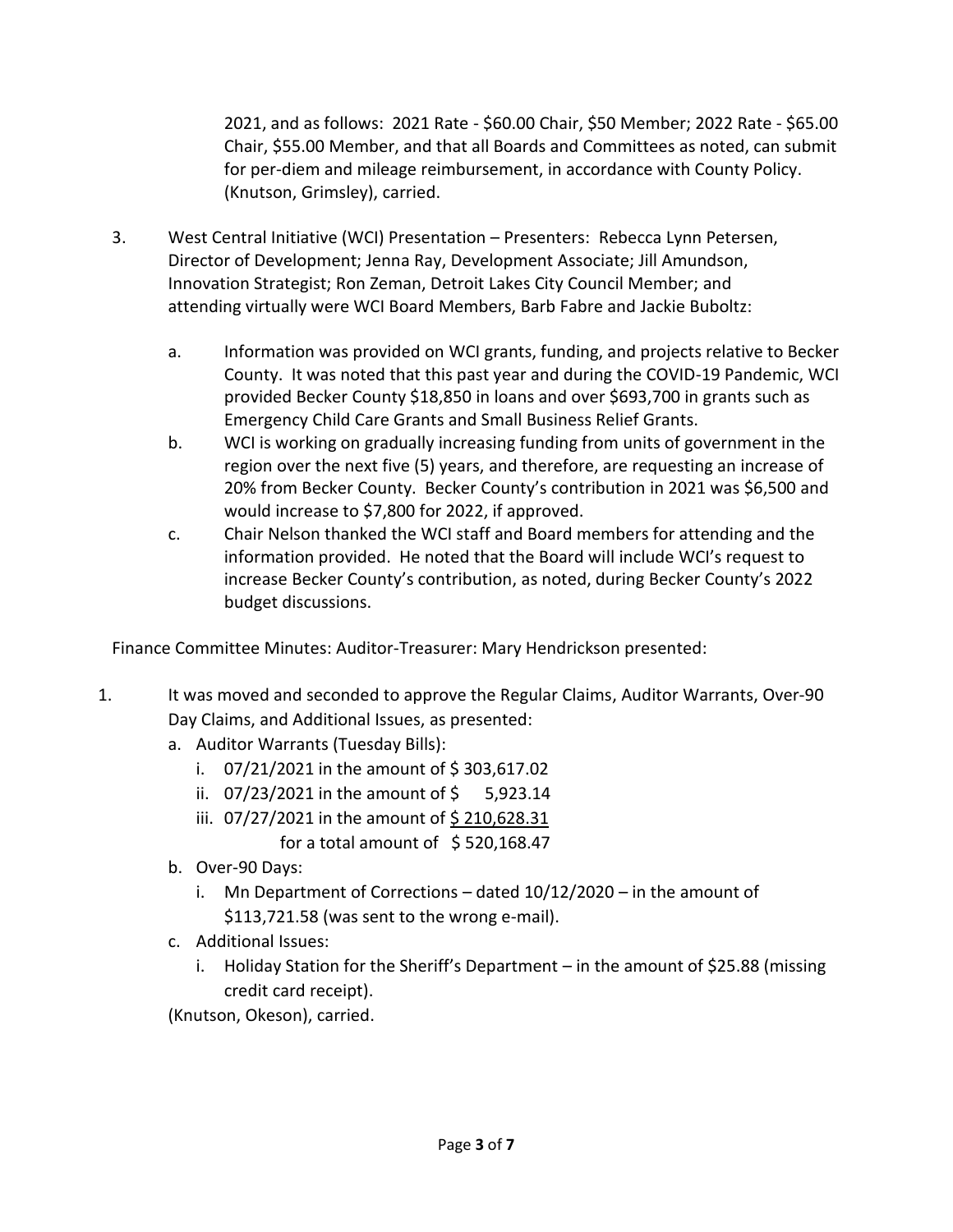Auditor-Treasurer – Mary Hendrickson presented:

- 1. Licenses and Permits: There were none.
- 2. Mary Hendrickson reported that the completed 2020 Annual Audit Report was presented on Monday, August 2<sup>nd</sup> to the Finance Committee by Auditors from Clifton-Larson-Allen, Miranda Wendlandt and Elizabeth Mickelson, and following it was submitted to the State. It was noted that there were no findings on the single audit completed relative to the CARES funding and that everything was satisfactory.

Information Technology (IT) – Stacie White presented:

- 1. It was moved and seconded to approve moving forward with publishing the Request for Proposal (RFP), with the changes, as discussed, for the required statutory timeframe in the Detroit Lakes Tribune and County website, for Enterprise Resource Planning (ERP) Software, with the issue date of August 3, 2021, and deadline for proposal submittal at 4:30 p.m. on Friday, September 3, 2021. (Knutson, Grimsley), carried.
- 2. It was moved and seconded to accept the terms of the agreement with Arvig to provide aid to construction, in the amount of \$2,500.00 as a one-time fee and \$264.00 monthly lease rate for the Dark Fiber Drop at the Transfer Station, as presented. (Knutson, Okeson), carried.

Veterans Service Office – Lauri Brooke presented:

1. It was moved and seconded to approve Resolution 08-21-1A, to enter into the County Veterans Service Office (CVSO) - Operational Enhancement Grant Program Agreement, with the grant to provide outreach to County veterans in the amount of \$10,000.00, and that Lauri Brooke, the County Veterans Service Officer, be authorized to execute the CVSO Grant Contract, on behalf of the County. (Knutson, Okeson), carried.

Land Use – Natural Resources Management (NRM) – Steve Skoog presented:

1. It was moved and seconded to approve the 2021 Bud Capping Contract to Northwoods Forestry, Inc., Eleva, WI, the sole bid received, for the estimated contract amount of \$21,384.77 on 16 sites covering 346.2 acres at \$61.77/acre. (Knutson, Vareberg), carried.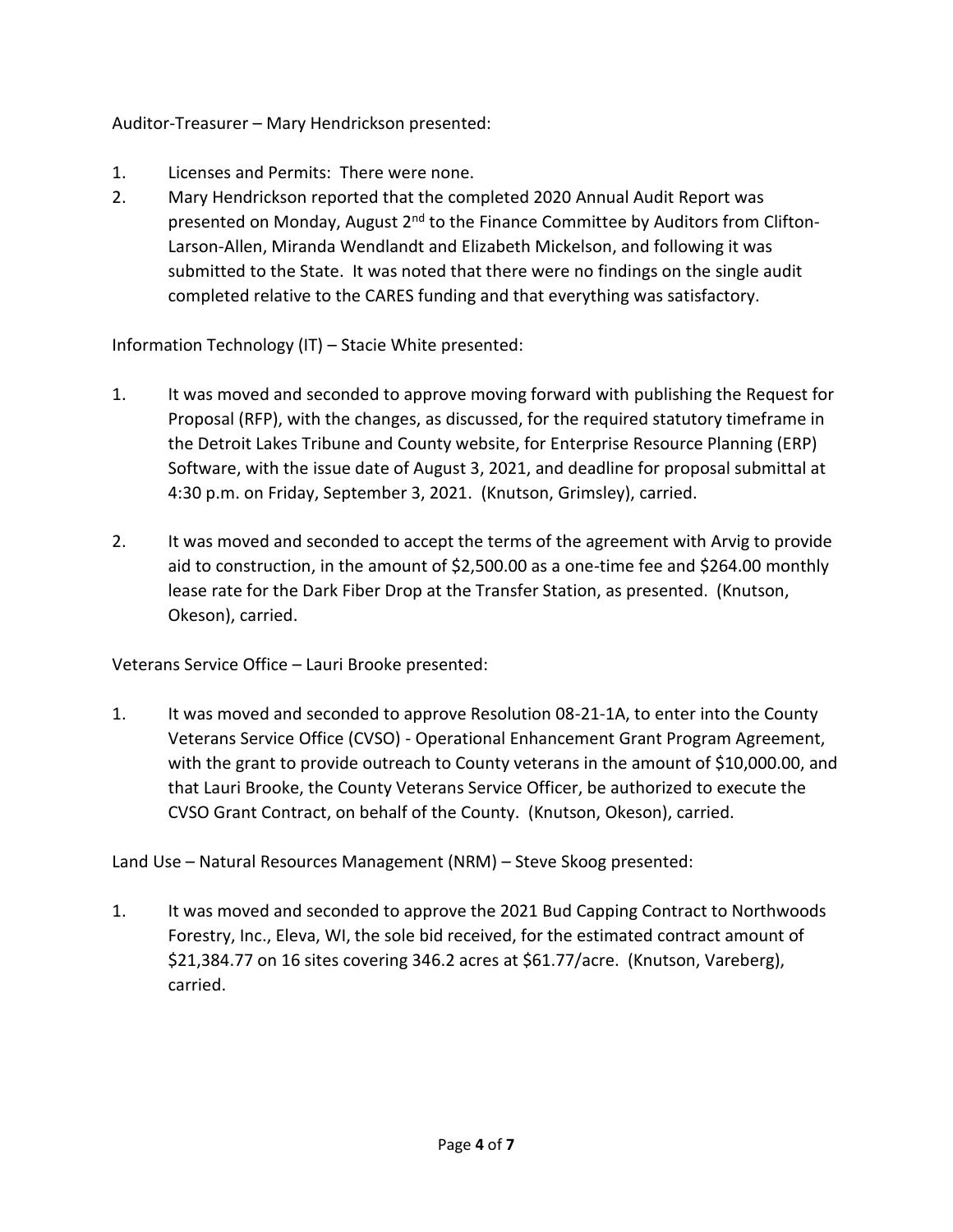Planning & Zoning – Request for Conditional Use Permit (CUP) to Operate a Seasonal R.V. Park – Planning & Zoning Director, Kyle Vareberg presented:

1. Kyle Vareberg reported that the request for a Conditional Use Permit (CUP) to operate a Seasonal R.V. Park, for the project located at TBD South Elbow Lake (Parcel #'s: 25.0193.000 and 25.0211.000) was tabled by the Board of Commissioners at their July 20<sup>th</sup> meeting, to allow time for review/changes of the Business Site Plan and to receive feedback/input from those with concerns.

Chair Nelson invited the developers for the project to the table first and offered to hear new testimony from the public as well:

- a. Scott Walz with Meadowland Surveying and Joey Stahl, the applicant for the request of the CUP and owner of said property, reported that the request has been updated, with the new plan now for 41 units. The applicant, Joey Stahl, also noted that he contacted the Elbow, Juggler, and Little Bemidji Lake Association President and he was still opposed. He also attempted to meet with the neighbors to address their concerns; however, did not hear from anyone.
- b. Bill Taylor, an attorney from Sioux Falls, SD and owner of property on Elbow Lake addressed the Board, voicing his opposition to the project and referencing a letter he sent to the commissioners as well.
- c. Discussion followed with concerns regarding density and the easement.
- d. It was moved and seconded to approve the Conditional Use Permit (CUP) for a Commercial Planned Unit Development with forty (40) R.V. sites and six (6) mooring spaces, based on the Planning Commission Recommendations (July 13, 2021), and with the following stipulations:
	- i. No Jet Skis
	- ii. No Ballast Boats
	- iii. No Day Docking
	- iv. No Launching of Motorized Boats from the Campground
	- v. Prior to the placement or development of proposed units #7 and #8, the easement discrepancy must be resolved with the resort known as Jolly Fisherman. Units #7 and #8 may be placed outside of the easement within the shoreland.
	- vi. The property owner shall not request through the Board of Adjustments, any variance for an increase in the allowed six (6) mooring spaces. If any increase in mooring spaces, it would nullify the current CUP or need County Board approval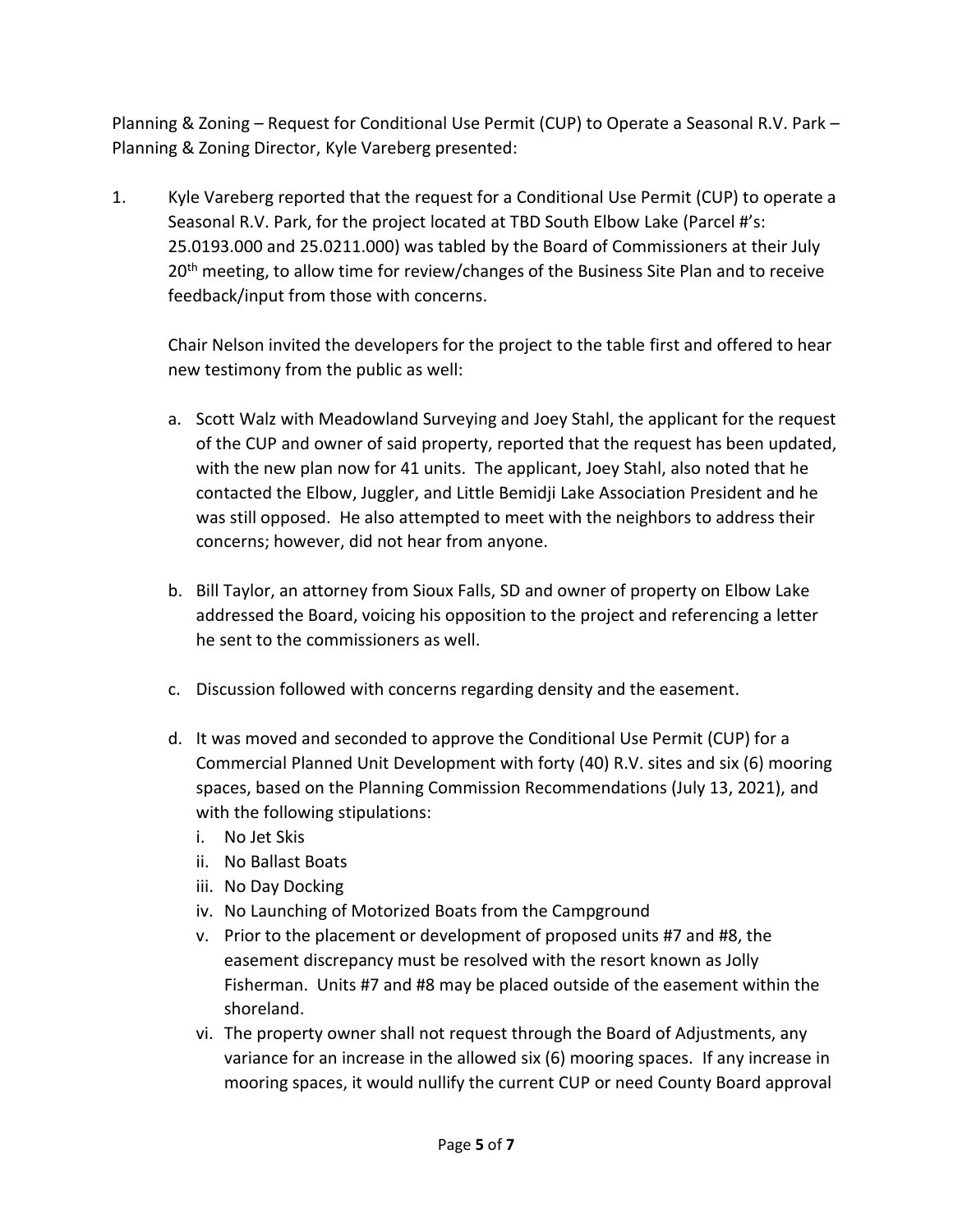with this stipulation being removed. (Vareberg, Knutson), carried 3-2, with Commissioners Nelson and Grimsley opposed.

e. Prior to calling for the vote, Kyle Vareberg read the Findings of Facts included with the Planning Commission minutes of July 13, 2021.

Human Services – Denise Warren presented:

- 1. It was moved and seconded to accept the Human Services  $2^{nd}$  Quarter Reports, as presented, for Adult Services, Behavioral Health, Child Protection, Child Support, Income Maintenance, Public Health, and Combined (AS, PH, BH). (Knutson, Grimsley), carried.
- 2. It was moved and seconded to approve the Human Services Claims for Human Services, Public Health, and Transit, as presented. (Grimsley, Okeson), carried.

Highway: Jim Olson presented:

- 1. It was moved and seconded to approve Resolution 08-21-1D, to fill the vacant full-time Maintenance Worker position with a full-time Maintenance Worker position, due to a resignation as of July 22, 2021. (Okeson, Nelson), carried.
- 2. It was moved and seconded to approve the 2022 order for a 2023 Mack Tandem Snowplow truck chassis from RDO, to replace the 2009 truck, and to purchase all applicable plow equipment from Towmaster, for the combined total amount of \$263,377.00 (includes sales tax on Chassis only). (Okeson, Knutson), carried.
- 3. New Public Works Facility Update Bid Package #1 Authorize for Bidding:
	- a. McGough Representatives Oliver Finneman, Joe Kasper, and Taylor Werner were present, along with Oertel Architects Representative, Deb Brandwick. A handout was provided from McGough to include Estimate Area Breakouts as of July 28<sup>th</sup>, Highway Department Facility Schedule (timeline), and Project Budget.
	- b. Timeline was discussed with it recommended to solicit Bid Package 1 in mid-August, to allow for a construction start date of mid-April 2022 and project completion in Spring 2023. There was also discussion on Alternatives #1: Lean-To, #2: Transit Storage, #3: Fuel Island, and #4: Fuel Canopy (for gas pumps).
	- c. It was moved and seconded to approve Bid Package #1 for the construction of the New Public Works Facility, as presented, to include with the Base Project, Alternatives #3: Fuel Island and #4: Canopy for Gas Pumps and to keep Alternatives